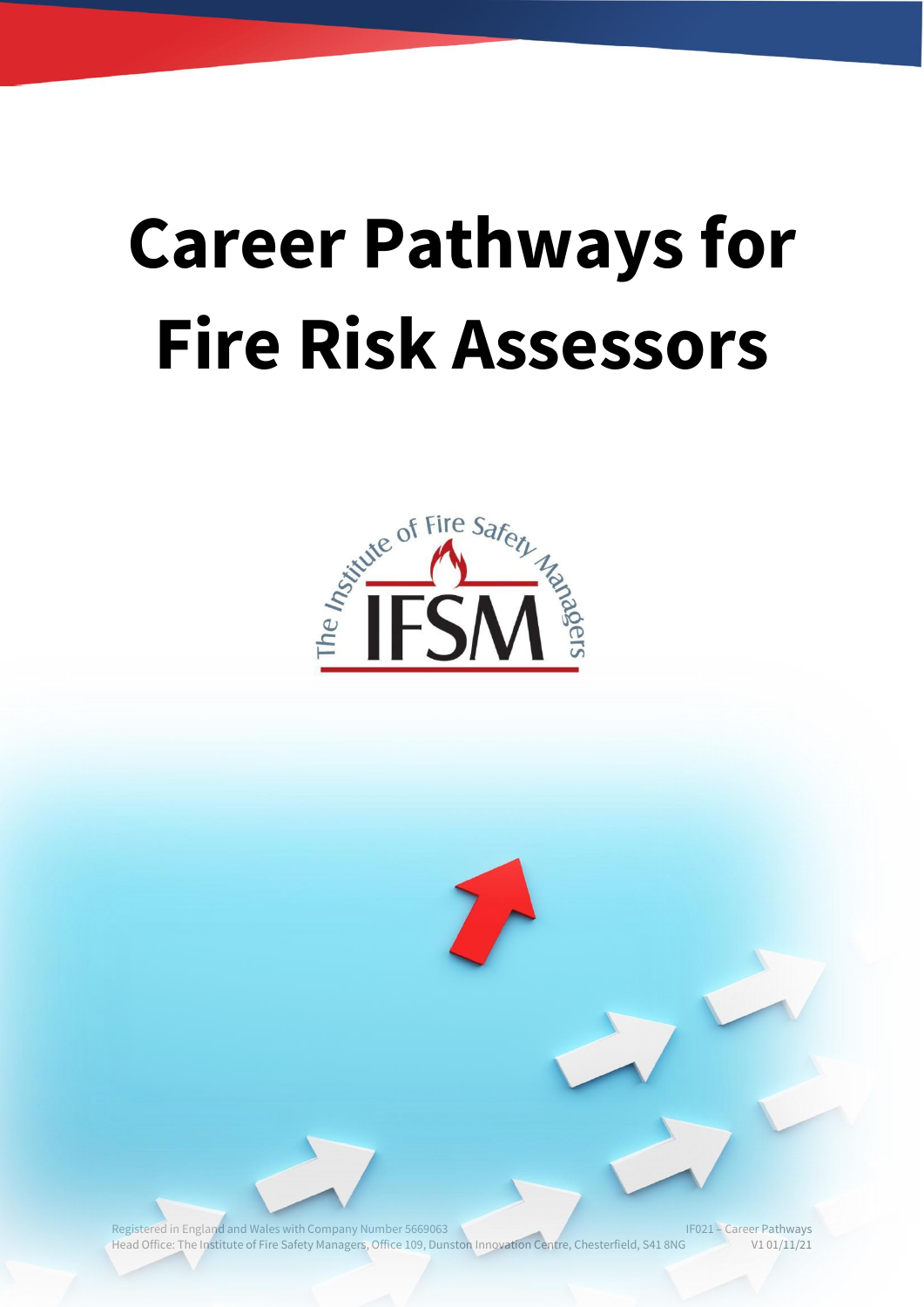## **This publication was written by Dr Bob Docherty with the support and input from the Career Pathways subgroup:**

Adam Kiziak Dave White Jason Hill Sarah Moore Tony Bolder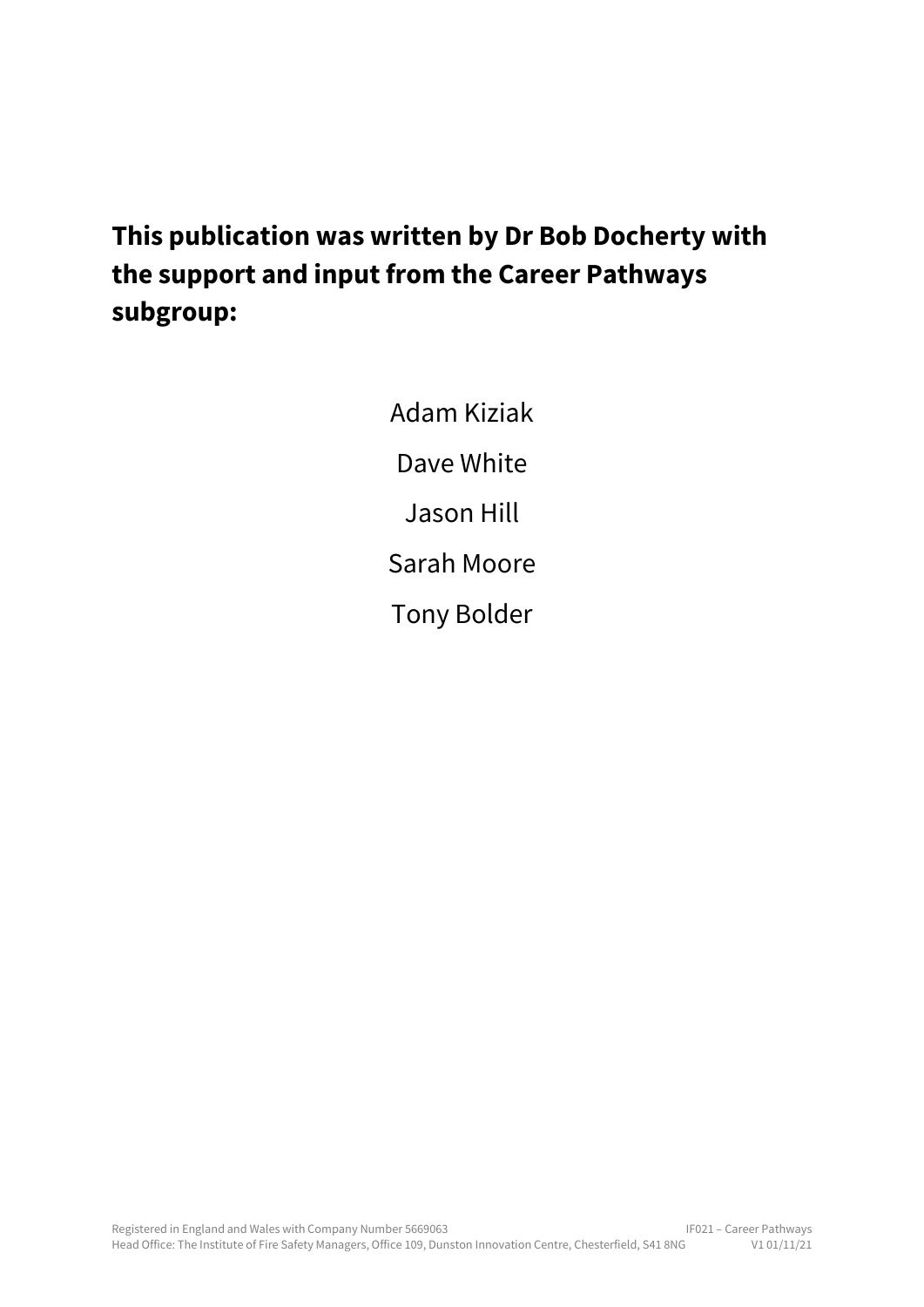### Career Pathways – The Model

#### **Introduction**

The diagram below outlines pictorially the Approved Code of Practice (ACOP) dependencies of knowledge, skills, experience and behaviour (KSEB) required.

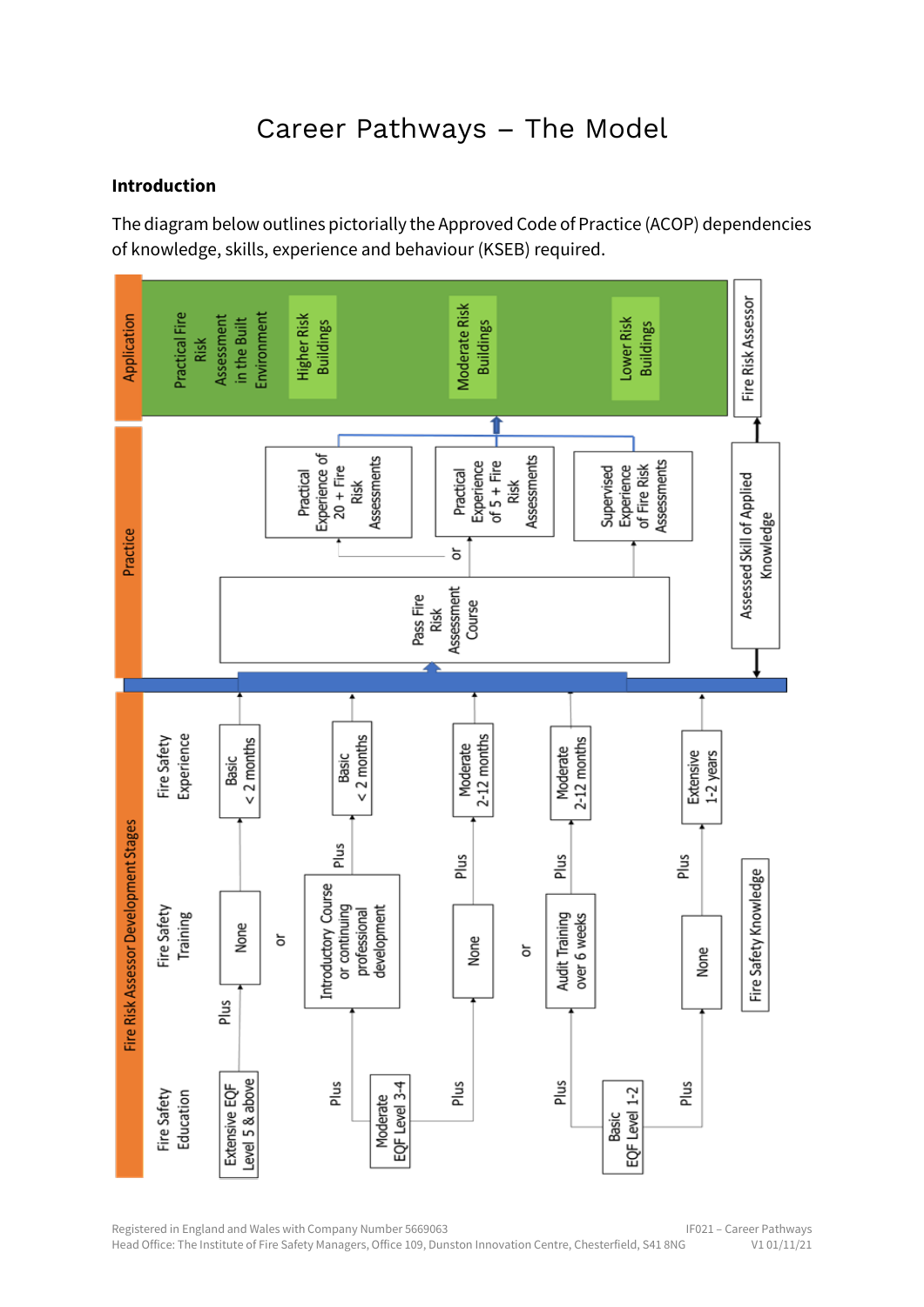Having established this, there is a need to contextualise how this process relates to the role that will be undertaken in practice when carrying out fire risk assessments in different types of premises and buildings, from low, through medium or normal and upwards to higher risk buildings. In addition, there needs to be a way of setting out a true developmental pathway that defines a career in fire risk assessment.

There also must be requirements for specialised knowledge, skills and experience in specialist and sector specific environments e.g., historic buildings, social and private housing sectors, nuclear power plants, building construction sites, etc.

The following diagrams with explanations have been made which consider how to introduce fire risk assessors to a formal and competent career pathway. The proposed approach is to align career pathways to stages according to risk where attainment of the appropriate KSEB are described as part of entry into the various stages of the career pathway.

#### **Stages of The Fire Risk Assessor's Career Pathway**

It is proposed to have 3 stages in the career pathway:

- 1. Stage 1 Technician or 'Beginner' (simple, less complex buildings)
- 2. Stage 2 Certified Competent Assessor (normal risk buildings including those that may be sector specific)
- 3. Third Party Certificated Competent Assessor (all buildings including high risk and 'in scope' or legislative controlled<sup>1</sup> buildings)

(Note: see definition in Appendix B for definition of different risk buildings).

Beyond these stages are the fire engineering specific sector competences which will include fire engineering apprenticeships and fire engineering degrees.

The flow diagram (Appendix A) shows how a person should progress through the various stages of their career at different levels of increasing competency and KSEBs.

Qualifications in the diagrams are shown in the Qualification and awards chart in the flow diagram at Appendix A which uses, for explanation purposes, 'Gold'. 'Silver' and 'approved' titles to differentiate. (See section on Qualifications and Awards).

<sup>&</sup>lt;sup>1</sup> Currently defined with the Building Safety Bill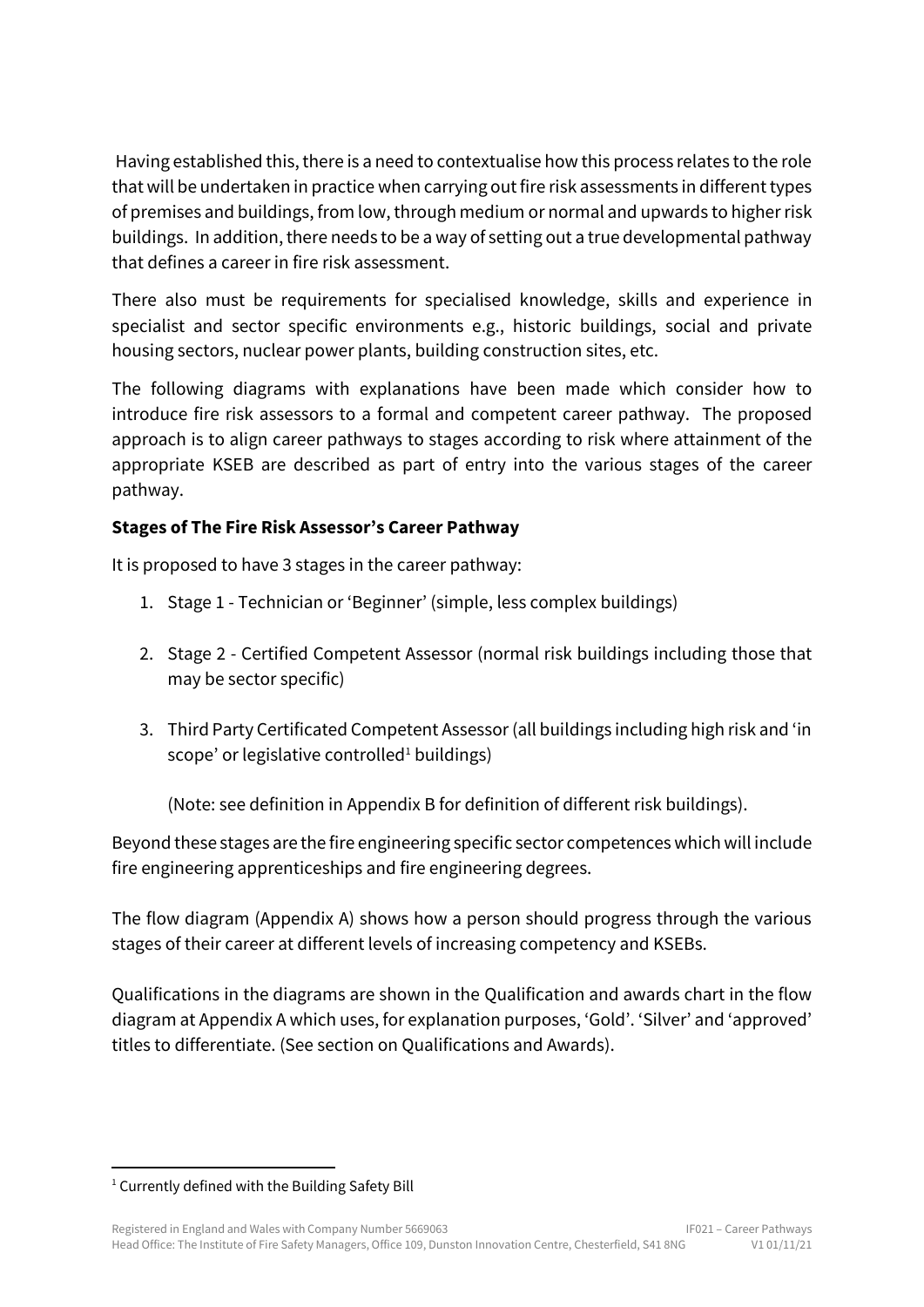#### Stage 1

The diagram shows the flow which starts with pre-qualifications for entry based on years of experience, awards and other knowledge-based qualifications.

Mentoring is either via a national mentoring scheme 'set up' or an individual 'locally' approved scheme. Either way, this is a compulsory element and is marked off through recording of CPD with minimum of 10 hours mentoring per year in addition to normal CPD recording.

There is a maximum timeline to achieve full competency at Stage 1 so that there can be progression to Stage 2.

#### Stage 2

Entry is through the 'entry requirements' column in the diagram and can be via Stage 1 but also for non-Stage 1 entrants. Entry requirements are self-explanatory from the diagram.

This Stage also introduces entry for sector specific entrants who will progress into the Stage 2 via their own defined specific route and 'entrench' into their own Sector Specific Group.

#### Stage 3

Movement into Stage 3 (which is the top-level career stage of operation for fire risk assessors) will be via third party certification (TPC) of individual fire risk assessors. Assessors will either progress through the Stage 2 process into Stage 3 or entre directly using a facility for non- Stage 2 entrants to enter Stage 3. CPD and specialist training will be ongoing as required by the individual assessors to widen their skills, knowledge and competency base.

For sector specific assessors, TPC will either be through the generic TPC route, or via specific awards and qualifications at Level 4 in their chosen specialism.

The Stage 3 flow diagram shows movement beyond this stage into the fire engineering sector.

#### Timelines

Timeline limits are set at Stage 1 with a maximum of 4 years to progress. There will also be a 'fast track' option of 1 year for those who are able to dedicate full time study to progress in the different options.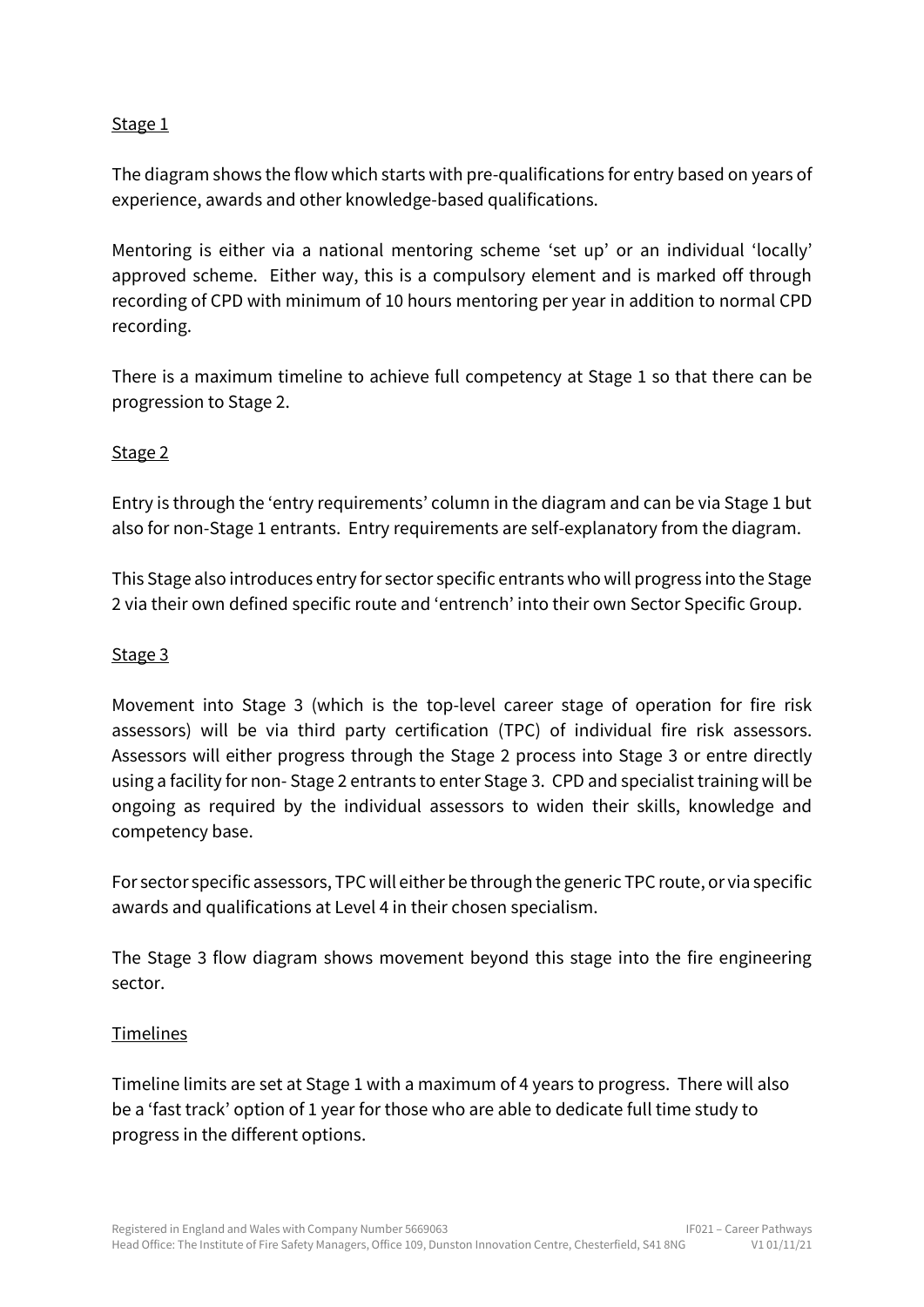For Stage 2 and Stage 3 there is no fixed timeline as the model recognises that some assessors will be comfortable in Stage 2 whilst others want to progress to the next stage. Progression from Stage 2 to Stage 3 fixes a timeline of experience of at least 5 years at Stage 2 or equivalent.

#### **Awards, Qualifications Etc.**

The bottom part of the flow diagram in Appendix A shows the recognition given to various awards, certificates and other qualifications and courses within the fire risk assessment sector.

To distinguish them, the system uses categories of Gold, Silver and Other.

#### Gold

Qualifications that have formal accreditation form a regulated awarding body which have been cross mapped to the levels set out in the National Framework ACoP document. RQF Level 2-4 and upwards (and equivalents).

#### Silver

Qualifications that have formal accreditation from a regulated awarding body but have not been wholly mapped to the levels set out in the National Framework ACoP document. RQF Level 2-4 and upwards (and equivalents).

#### **Other**

Qualifications that have formal accreditation from a regulated awarding body but only cover partial fire safety elements. RQF Level 2-4 and upwards (and equivalents).

#### Non-Regulated Qualifications and Courses

These can be:

- 1. Specific fire risk assessor/fire risk assessment courses accredited or recognised by a professional body in fire.
- 2. Specific fire risk assessor/fire risk assessment courses but not accredited or recognised by a professional body in fire.
- 3. Other fire related courses that have a fire safety element but must have fire risk assessment as a core subject for the course.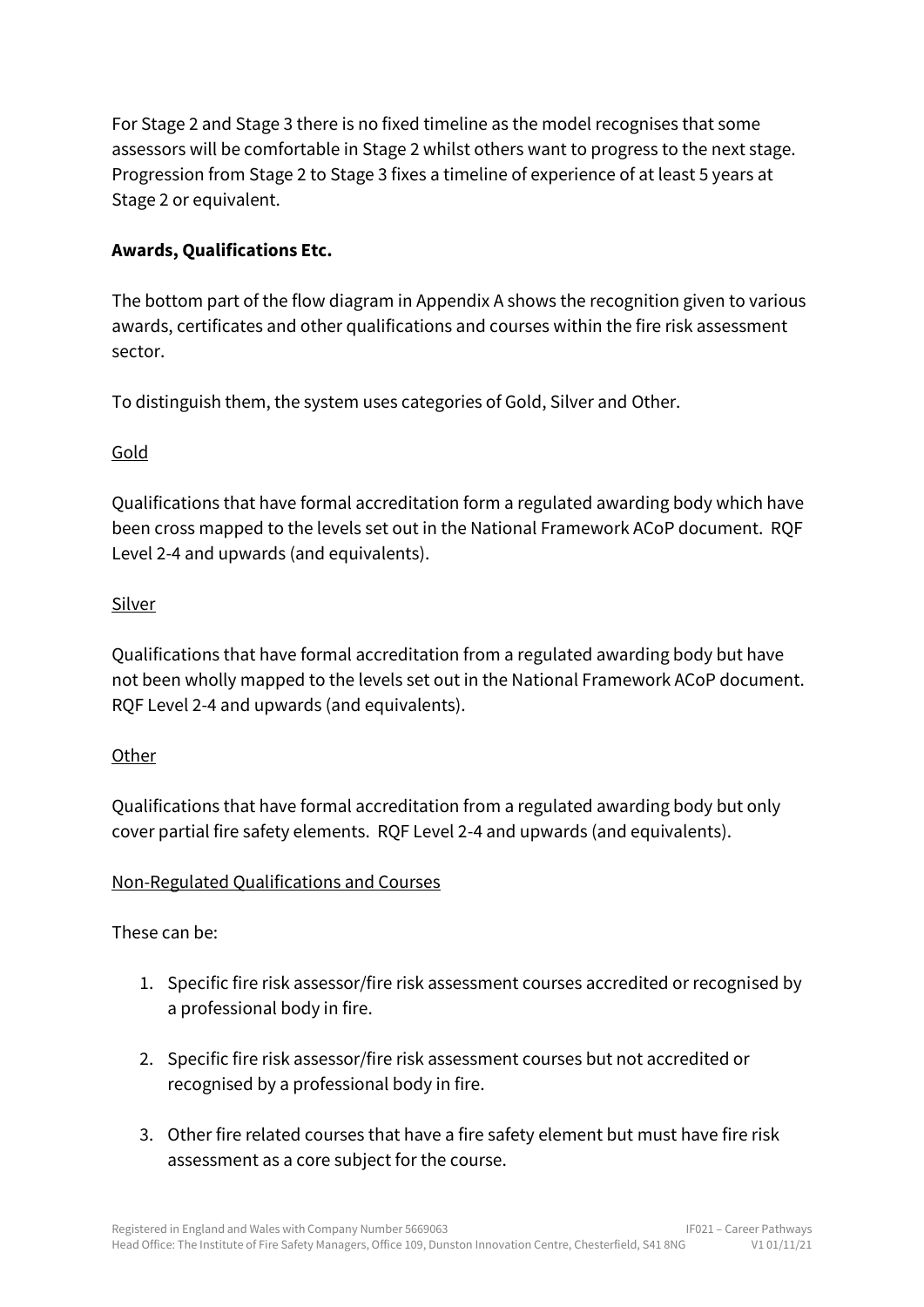#### **Implementation and Governance**

Implementation and Governance of the career pathway model can be done in a number of ways:

- 1. Accepted and supported by all bodies and government as a national initiative.
- 2. Individual companies and professional bodies adopt the approach as a national initiative.
- 3. Professional bodies use the career pathway document as a template and 'drive' the initiative internally according to their own processes.

All fire risk assessors within the system should be registered with individual professional bodies but also be entered onto the national register for fire risk assessors where their Stage development and progress can be recorded.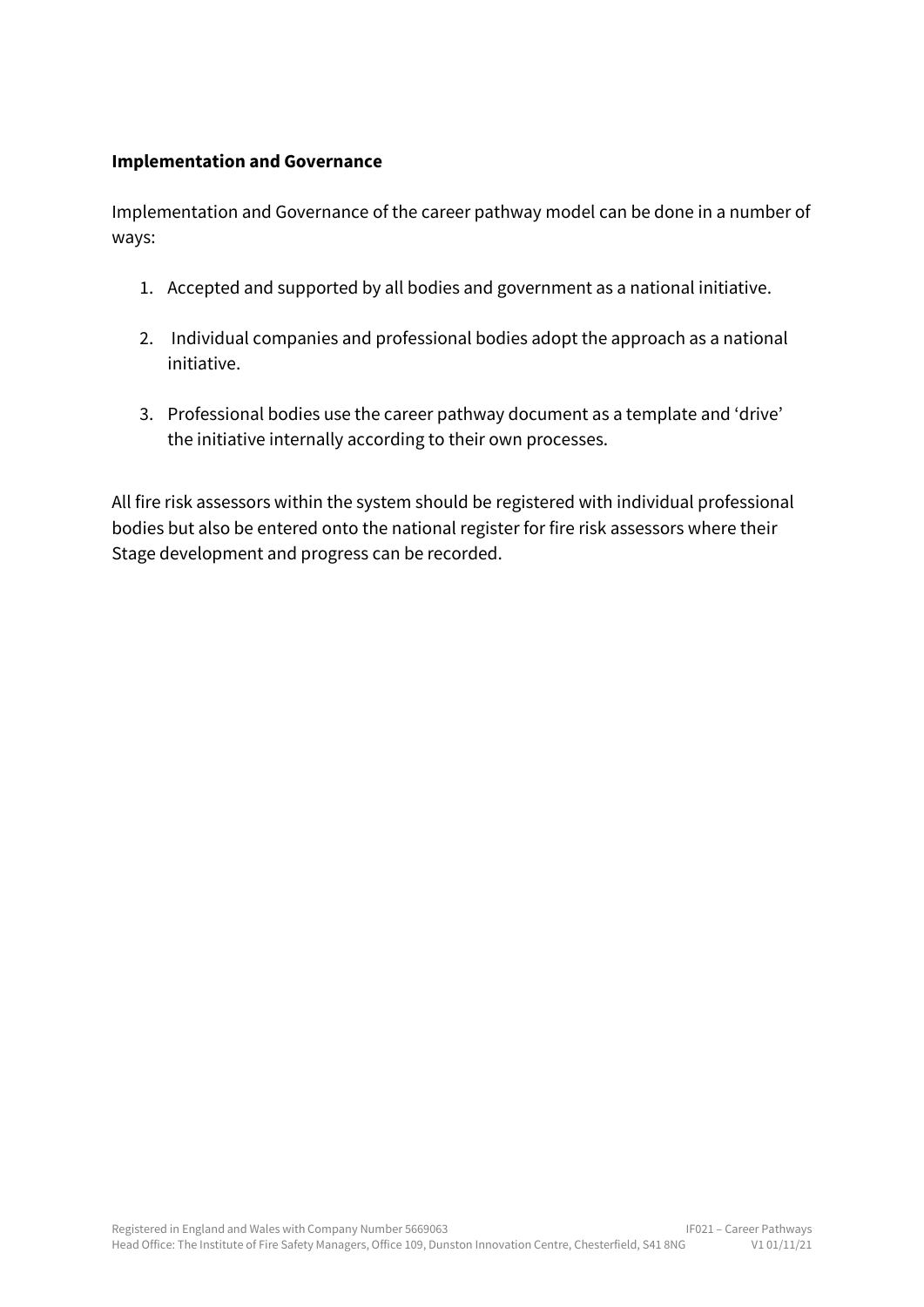#### **Appendix A**



Registered in England and Wales with Company Number 5669063 **IFO21** – Career Pathways Head Office: The Institute of Fire Safety Managers, Office 109, Dunston Innovation Centre, Chesterfield, S41 8NG V1 01/11/21